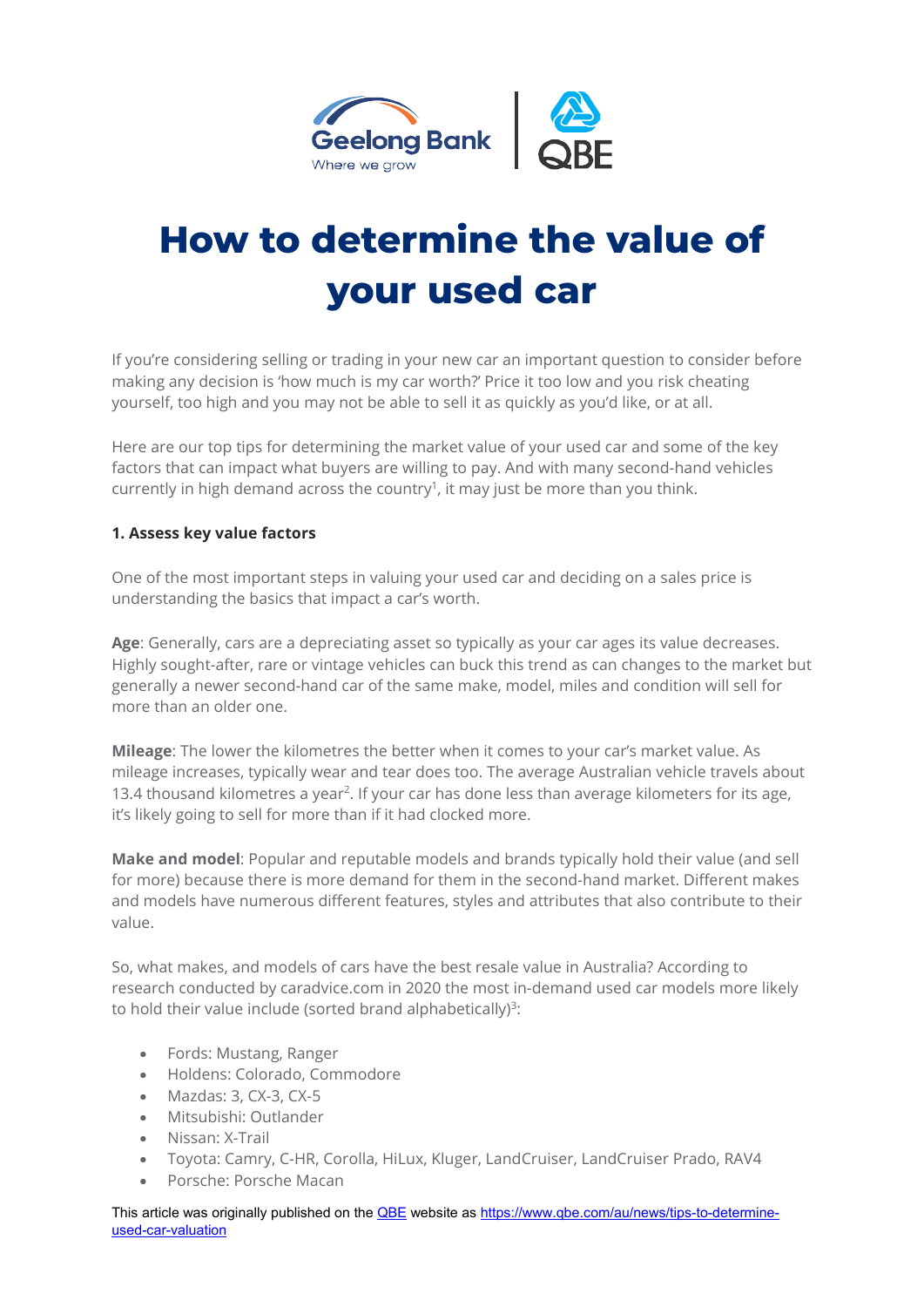- Range Rover: Range Rover Sport
- Subaru: Forester
- Volkswagen Golf

**General condition**: The interior, exterior and mechanical condition of your car can also influence its value. The value of used cars diminishes with any apparent body or paint damage. The condition and functionality of things like upholstery, electronics, tyres, lights and mechanical parts also contribute to value.

**Engine and transmission**: Your car's valuation can vary depending on the type of transmission it has (automatic or manual). Automatics are typically more expensive to purchase new. Generally, this means second-hand automatics are also worth more, but there are exceptions including for some off-road, sports and luxury cars.

**The vehicle's history and registration**: If your vehicle has been written off before, or if it's had serious panel repairs, its value can be impacted. On the flipside, if your car hasn't been in an accident, buyers may pay more. Even better if it has a documented service history. Already registered vehicles with roadworthy certificates can also secure higher sales prices.

**Features**: If your car has non-standard features like leather seats, automatic headlights, built-in navigation, multi-media systems or reversing cameras – those can also add to the re-sale value of your car. But modifications and custom extras like super-sized wheels, stereo speakers, or a rear spoiler don't necessarily add monetary value to your car and can even lower it when it comes to re-selling.

### **2. Look at comparable cars for sale**

Looking at comparable cars for sale online can help you see what the average range is for a vehicle in the same condition as yours. Generally, the bestselling models will also sell better as used cars. Prices can fluctuate depending on location, so it's best to compare similar cars in your area.

Sites like carsales.com, CarsGuide and Gumtree allow you to search and compare used cars for sale by make, model, year, transmission type and more. Remember, the prices advertised are asking prices, and don't represent negotiations that happen behind the scenes.

## **3. Get a car valuation**

A car valuation can provide a detailed estimate of a car's value in today's market based on key factors that influence price. And for some, that price may have changed dramatically from what it was a year or two ago.

For a quick, online valuation, it's useful to plug your car's details into a free online car value tool. Popular tools include carsales.com's car valuation tool, Redbook's online research and value tool and Drive's online calculator. Most online tools will give you an average price range for your used car in today's market, broken down by private sale price versus trade-in price.